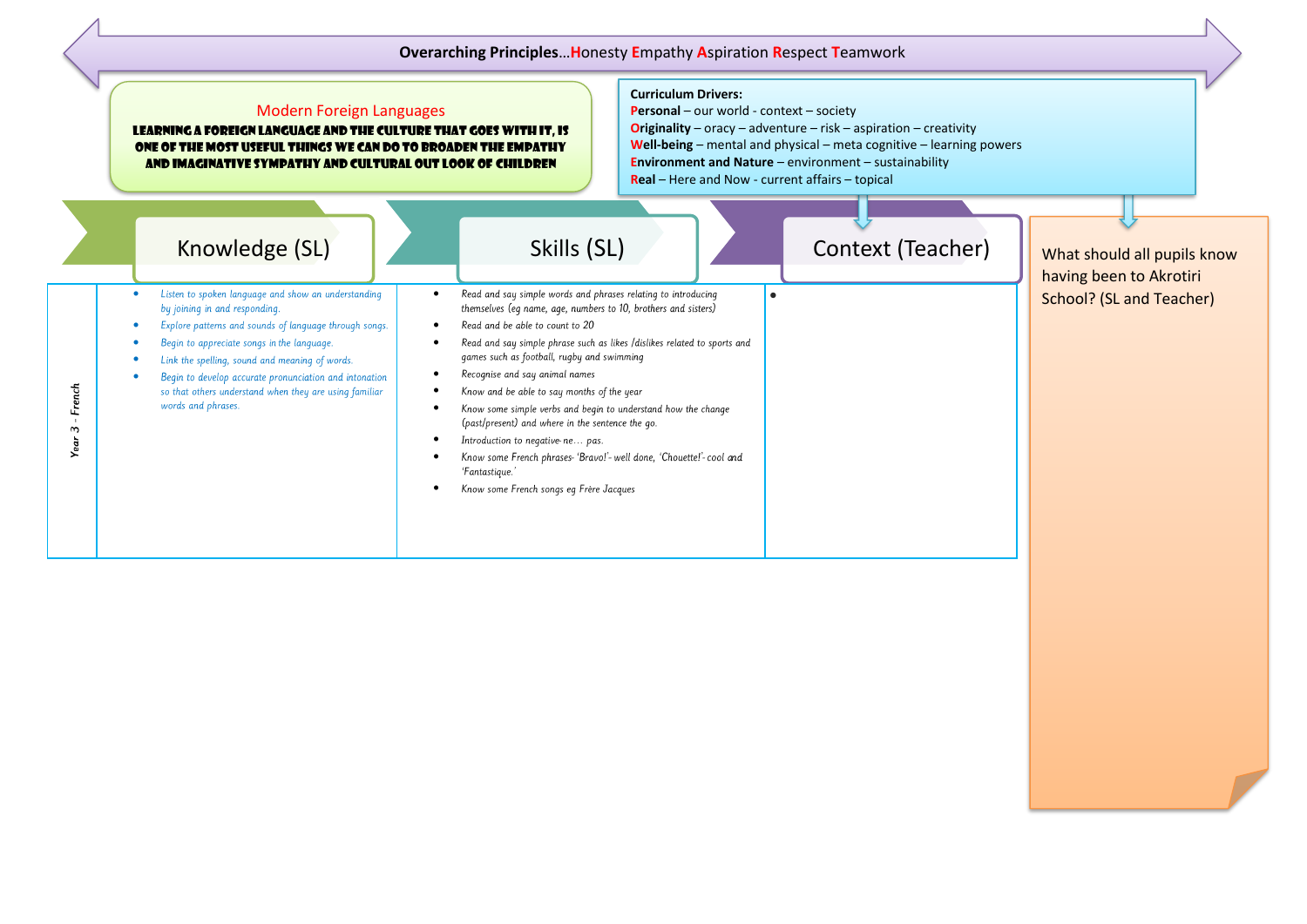## **Overarching Principles**…**H**onesty **E**mpathy **A**spiration **R**espect **T**eamwork

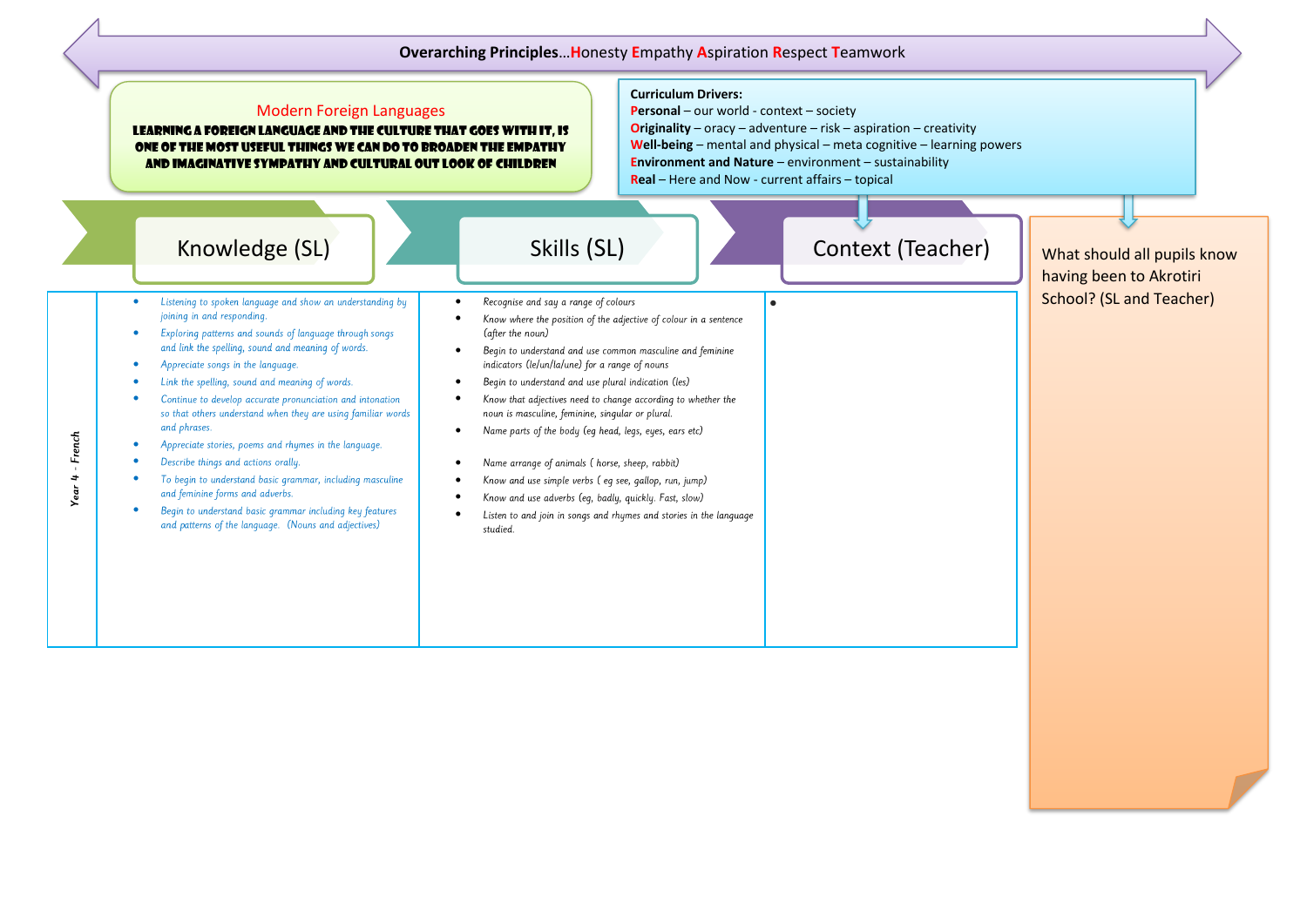## **Overarching Principles**…**H**onesty **E**mpathy **A**spiration **R**espect **T**eamwork

|                     | <b>Modern Foreign Languages</b><br>LEARNING A FOREIGN LANGUAGE AND THE CULTURE THAT GOES WITH IT, IS<br>ONE OF THE MOST USEFUL THINGS WE CAN DO TO BROADEN THE EMPATHY<br>AND IMAGINATIVE SYMPATHY AND CULTURAL OUT LOOK OF CHILDREN                                                                                                                                                                                                                                                                                                                                                                       | <b>Curriculum Drivers:</b><br>Personal - our world - context - society<br><b>Originality</b> – oracy – adventure – risk – aspiration – creativity<br>Well-being - mental and physical - meta cognitive - learning powers<br><b>Environment and Nature</b> $-$ environment $-$ sustainability<br>Real - Here and Now - current affairs - topical                                                                                                                                                                                                                                                                                                                       |                                                                                    |
|---------------------|------------------------------------------------------------------------------------------------------------------------------------------------------------------------------------------------------------------------------------------------------------------------------------------------------------------------------------------------------------------------------------------------------------------------------------------------------------------------------------------------------------------------------------------------------------------------------------------------------------|-----------------------------------------------------------------------------------------------------------------------------------------------------------------------------------------------------------------------------------------------------------------------------------------------------------------------------------------------------------------------------------------------------------------------------------------------------------------------------------------------------------------------------------------------------------------------------------------------------------------------------------------------------------------------|------------------------------------------------------------------------------------|
|                     | Knowledge (SL)<br>Listening to spoken language and show an understanding by<br>$\bullet$                                                                                                                                                                                                                                                                                                                                                                                                                                                                                                                   | Skills (SL)<br>Context (Teacher)<br>Give greater detail about yourself and family, expressing two or<br>$\bullet$                                                                                                                                                                                                                                                                                                                                                                                                                                                                                                                                                     | What should all pupils know<br>having been to Akrotiri<br>School? (SL and Teacher) |
| French<br>5<br>Year | joining in and responding.<br>Exploring patterns and sounds of language through songs<br>and link the spelling, sound and meaning of words.<br>Appreciate songs in the language.<br>Ask and answer questions, express opinions and respond to<br>those of others.<br>Understand basic grammar such as masculine and feminine<br>$\bullet$<br>forms, singular, plural, adjectives and adverbs.<br>Appreciate stories, poems and rhymes in the language.<br>$\bullet$<br>Describe things and actions orally.<br>To begin to understand basic grammar, including masculine<br>and feminine forms and adverbs. | three ideas in a conversation eq Hello, my name is, I have<br>brothers, sisters, animals and where you are from<br>Express what you like and don't like.<br>Use more complex phrases eq 'What would you like?' 'There you<br>are.' 'In my basket.' 'There is/are<br>Talk about the weather and use weather phrases such as - il fait<br>beau, il fait du soleil<br>Know and recite months of the year and days of the week<br>$\bullet$<br>Name a variety of means of transport eq car, bus, train, aeroplane<br>Identify countries where French is spoken.<br>Talk about foods which are eaten in the UK (and Cyprus) which<br>come from France (baquette/croissant) |                                                                                    |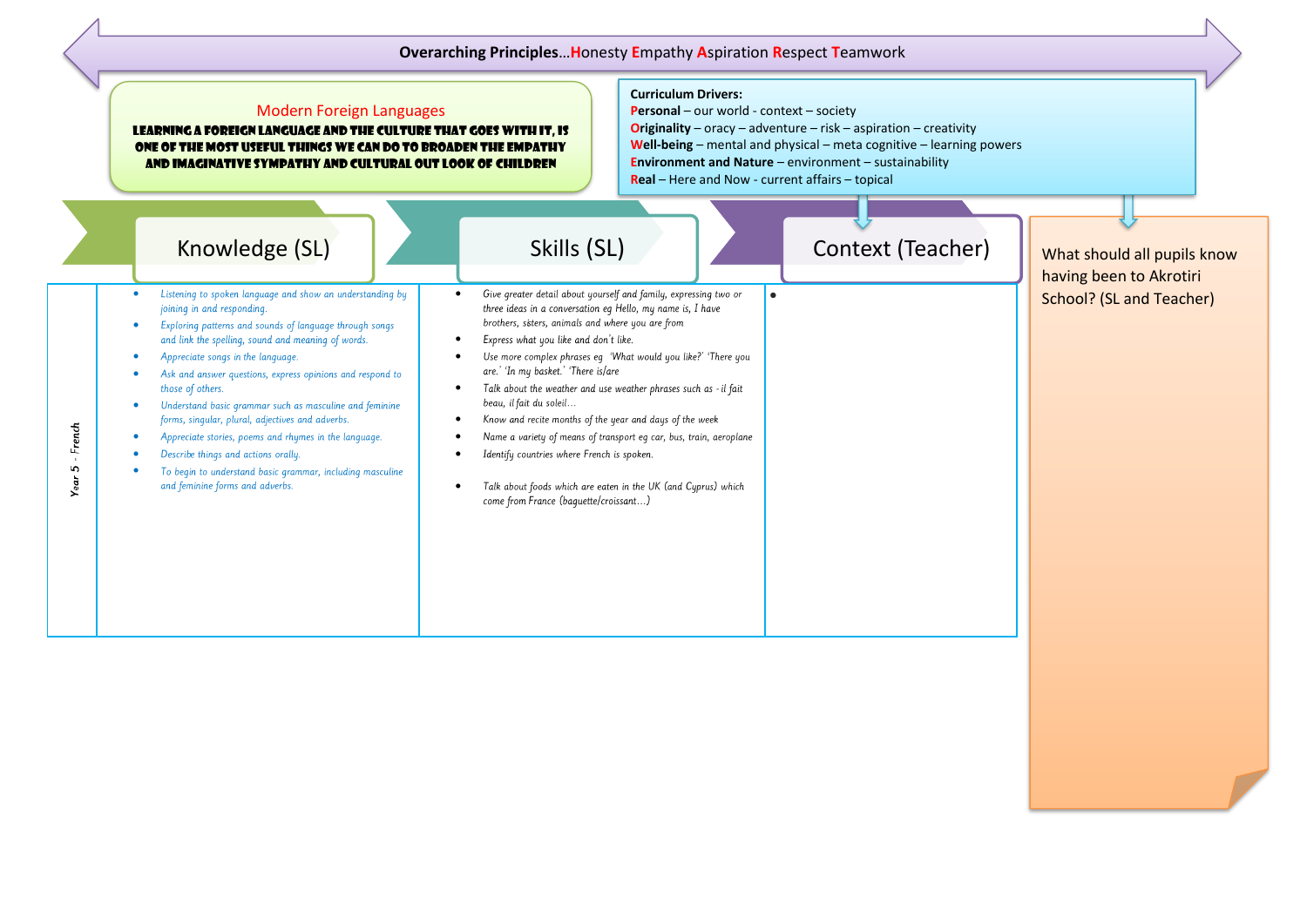## **Overarching Principles**…**H**onesty **E**mpathy **A**spiration **R**espect **T**eamwork **Curriculum Drivers:** Modern Foreign Languages **Personal** – our world - context – society **Originality** – oracy – adventure – risk – aspiration – creativity learning a foreign language and the culture that goes with it, is **Well-being** – mental and physical – meta cognitive – learning powers one of the most useful things we can do to broaden the empathy **Environment and Nature** – environment – sustainability and imaginative sympathy and cultural out look of children **Real** – Here and Now - current affairs – topical Knowledge (SL) Books (SL) Skills (SL) Skills (SL) Context (Teacher) What should all pupils know having been to Akrotiri School? (SL and Teacher) Listening to spoken language and show an understanding by Read and say simple words and phrases relating to introducing • •• joining in and responding themselves (eq name, age, numbers to 10, brothers and sisters) Exploring patterns and sounds of language through songs and Read and be able to count to 100 • • link the spelling, sound and meaning of words. Read and say simple phrase such as likes /dislikes related to sports • • Appreciate songs in the language. and games such as football, rugby and swimming Ask and answer questions, express opinions and respond to those Recognise and say animal names • • of others. Know and be able to say months of the year • Understand basic grammar such as masculine and feminine forms, singular, Know a range of simple verbs and where they are used in a • 6 - German plural, adjectives and adverbs. sentence. • Appreciate stories, poems and rhymes in the language. • Begin to understand and use common masculine and feminine Describe things and actions orally. • indicators (der, die, das, den) for a range of nouns Year ( To begin to understand basic grammar, including masculine and • • Give greater detail about yourself and family, expressing two or feminine forms and adverbs. three ideas in a conversation eq Hello, my name is, I have brothers, sisters, animals and where you are from Express what you like and don't like. • Use more complex phrases eq 'What would you like?' 'There you • are.' 'In my basket.' 'There is/are Talk about foods which are eaten in the UK (and Cyprus) which • come from France (baquette/croissant...)